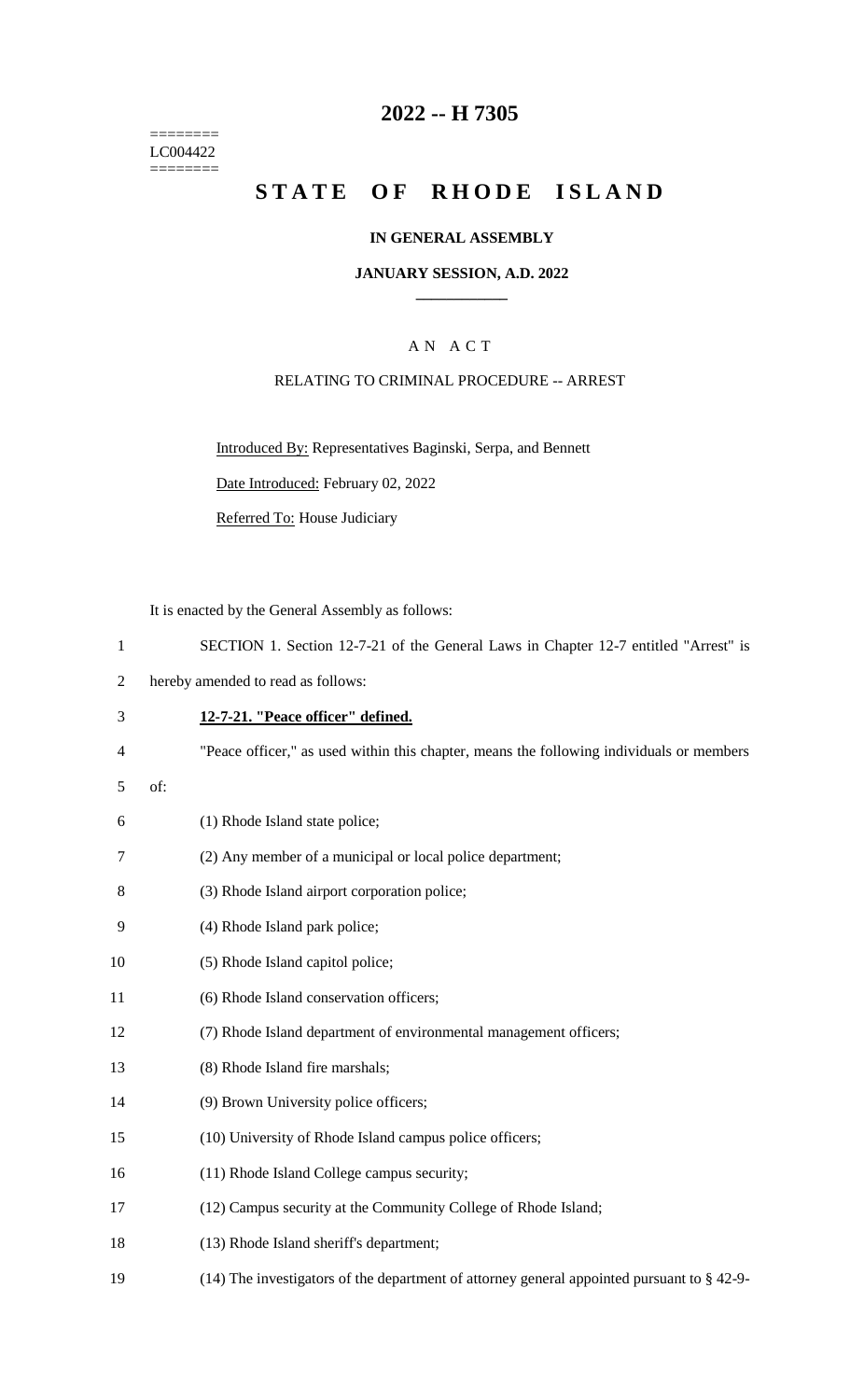8.1;

| $\overline{2}$ | (15) Any federal law enforcement officer;                                                              |
|----------------|--------------------------------------------------------------------------------------------------------|
| 3              | (16) Correctional investigators and correctional officers of the Rhode Island department of            |
| 4              | corrections;                                                                                           |
| 5              | (17) The witness protection coordinator of the department of attorney general;                         |
| 6              | (18) The warden, associate wardens, majors, captains, lieutenants, sergeants, correctional             |
| $\tau$         | officers and investigators employed by a project operated by a municipal detention facility            |
| 8              | corporation, including, but not limited to, the Donald W. Wyatt Detention Facility; provided, such     |
| 9              | parties listed in this subsection (18) herein shall be deemed to be peace officers while in            |
| 10             | performance of their duties for the municipal detention facility only, and shall not be deemed to be   |
| 11             | peace officers at any time when they are not in performance of said duties;                            |
| 12             | (19) Retired non-permanent sworn members of any municipal police department shall be                   |
| 13             | deemed to be peace officers only while in the performance of their duties for any municipal police     |
| 14             | department, and shall be permitted to carry their firearm while in the performance of their duties     |
| 15             | for the municipal police department, and shall be subject to in-service training requirements of title |
| 16             | 42, chapter 28;                                                                                        |
| 17             | (20) Auto theft investigators appointed pursuant to $\S 31-50-1$ ;                                     |
| 18             | (21) Providence fire department arson investigators; provided, that the arson investigator             |
| 19             | is a graduate of a police-training academy; and                                                        |
| 20             | (22) Rhode Island School of Design police officers.                                                    |
| 21             | (23) The general agent of the Rhode Island society for the prevention of cruelty to animals            |
| 22             | and any special agents appointed by the society while enforcing any of the laws of this state in       |
| 23             | relation to cruelty of animals pursuant to $\S$ 4-1-21.                                                |
| 24             | SECTION 2. This act shall take effect upon passage.                                                    |
|                |                                                                                                        |

LC004422  $=$